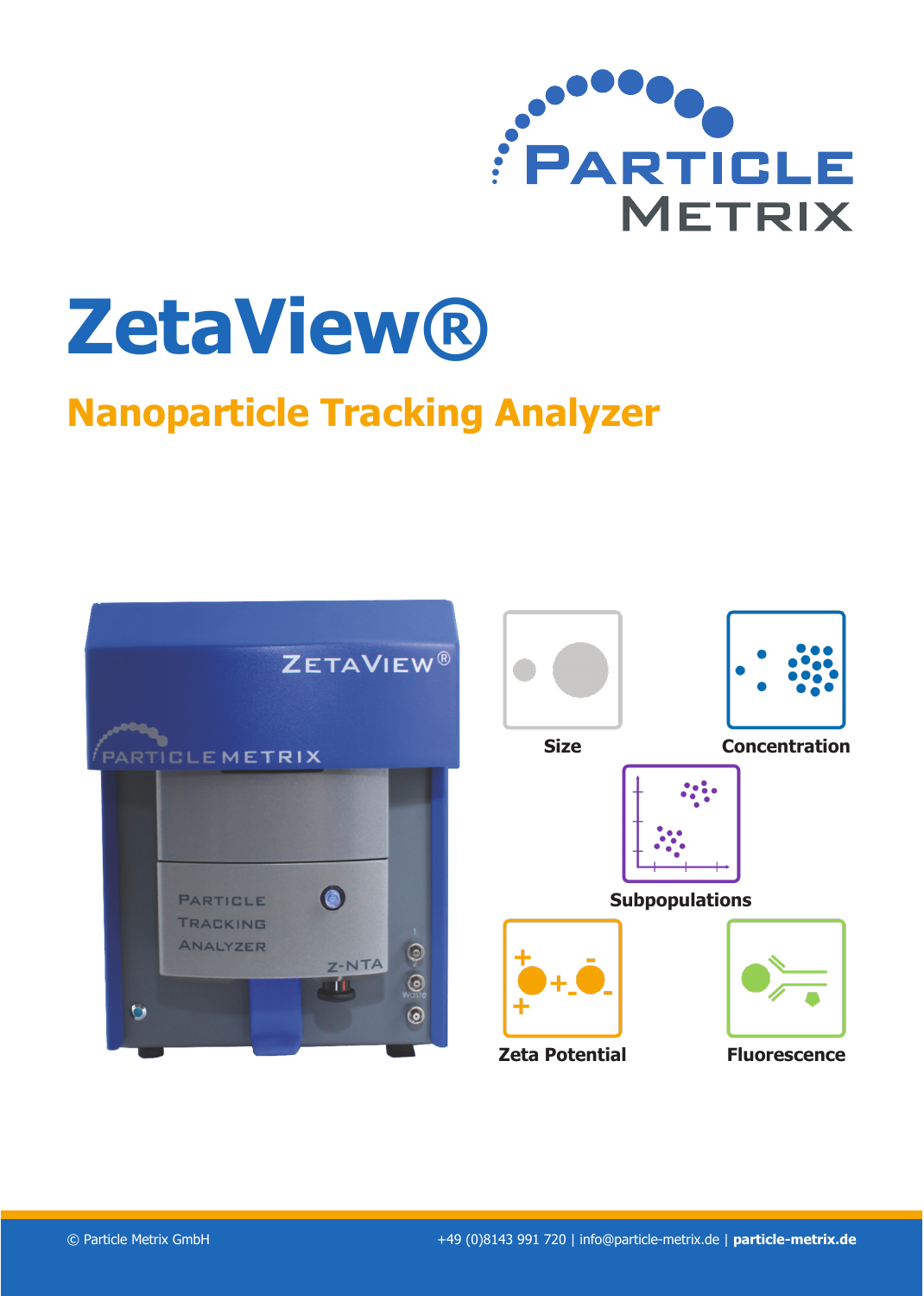# **ZetaView® Nanoparticle Tracking Analyzer**



ZetaView® is a nanoparticle tracking analysis (NTA) instrument for measuring hydrodynamic particle size, zeta potential and concentration.

# **Key Features & Benefits**

 $\sqrt{\ }$  **Scanning NTA** – automated measurements are taken at 11 positions through the sample cell, providing a thorough and robust interrogation of samples, without need for additional accessories.

✓ **Auto-alignment & auto-focus** – the optical setup is automatically optimized by the software, saving the user time preparing the instrument for use and removing subjective user input bias.

 $\sqrt{\ }$  **Fast measurements** – analysis of over 1,000 particles in as little as 60 seconds.

✓ **Quick and simple cleaning** – cleaning between samples requires only a quick flush (less than 1 minute), saving time.

✓ **Intuitive software** – traffic-light system gives an instant indication of whether the sample is at a suitable concentration for measurement and what the dilution factor of the samples is.

✓ **Compact all-in-one design** – compatible with the laboratory environment; small footprint and data files. Measure size, concentration, zeta potential and fluorescence with one instrument.

✓ **Fluorescence analysis** – fluorescence NTA measurements allow interrogation of subpopulations in the sample. A sensitive camera (CMOS), selective filters, and low bleaching performance yield high fluorescence sensitivity.

✓ **No high-cost consumables** – just syringes and reference standards for scattering and fluorescence measurements (if applicable).

 $\vee$  **No calibration** – size measurements do not need to be calibrated as the method is absolute.



The 10x objective of the ZetaView allows analysis of up to 200 particles in the field of view – yielding superior concentration results.

# **Key Applications**

# **• Bio-nanoparticles:**

- **▫** Extracellular Vesicles (EVs)
- **▫** Exosomes
- **▫** Liposomes & Micelles
- **▫** Protein Agglomerates
- **▫** Viruses & Virus-Like-Particles (VLPs)
- **▫** Drug Delivery
- **▫** Fluorescent-labelled NPs
- **• Low Concentration Samples:**
	- **▫** Nanobubbles
	- **▫** Trace Particles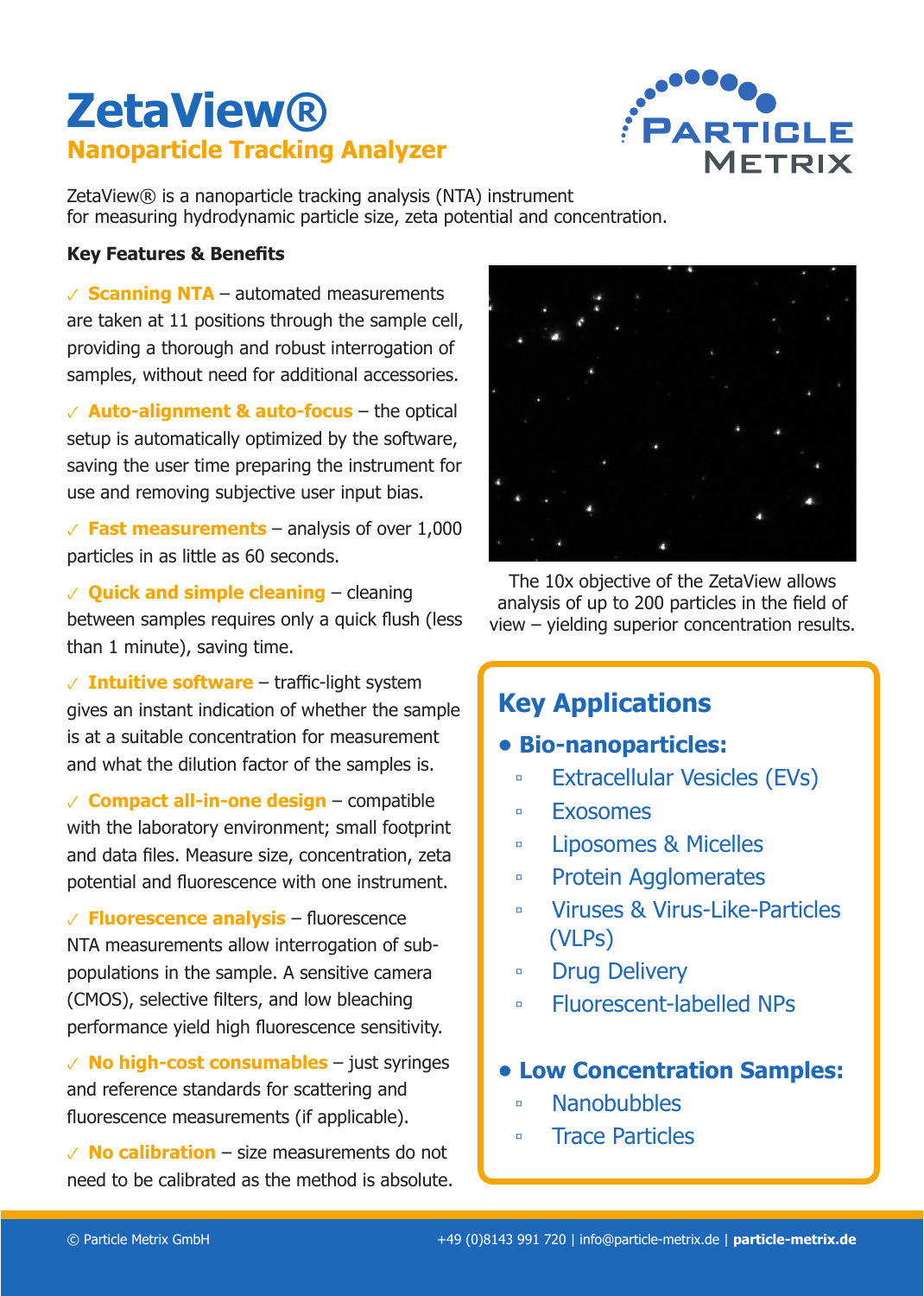

### **ZetaView and Fluorescence (F-NTA)**

With NTA, particles are viewed by detection of the light that they scatter. Due to the physical nature of this detection method, a chemical discrimination is not provided. In order to add specificity to particle characterization, Fluorescent Nanoparticle Tracking Analysis (F-NTA) can be employed.

Nanoparticles such as vesicles can be labelled with a specific antibody bearing a fluorescent molecule (fluorophore). ZetaView® has a LWP filter option to block scattered light from the laser, allowing through only fluorescence of a longer wavelength, generated by excitation of the fluorophores by the laser. As a result, only the fluorescent-labelled particles will be detected and measured by the camera.



## **Example - Characterisation of Liposome Staining Efficiency using F-NTA**

In this example, liposomes were stained with the membrane dye DiO and then characterized in both scattering and fluorescence mode. In fluorescence mode, the laser light is blocked, allowing only fluorescent light from the stained liposomes to be detected. Therefore, only the labelled liposomes appear and we are able to calculate the proportion of particles successfully stained as 79% of the total.

### **NEW: ZetaView® TWIN Laser NTA System Please ask for details**

**The ZetaView is now available as a twin-laser model, giving users a choice of two lasers to use for fluorescent labelling and excitations. Two different fluorophores can be used on the same sample, for identification of TWO different sub-populations.**

# **Zeta Potential (Z-NTA)**

ZetaView® uses micro-electrophoresis to calculate zeta potential; a measure of particle surface charge. Zeta potential distribution is calculated from the electrophoretic mobility results at the two stationary layers in the sample cell, or from an electrokinetic velocity profile obtained by scanning at all 11 positions throughout the sample cell.

Zeta potential provides information about the surface chemistry of a particle. As a general rule, the higher the magnitude of zeta potential, the more particles repel each other in solution and remain stable. It is therefore of interest with respect to agglomeration and stability. ZetaView® is available with two interchangeable cell assemblies – with and without zeta potential functionality.